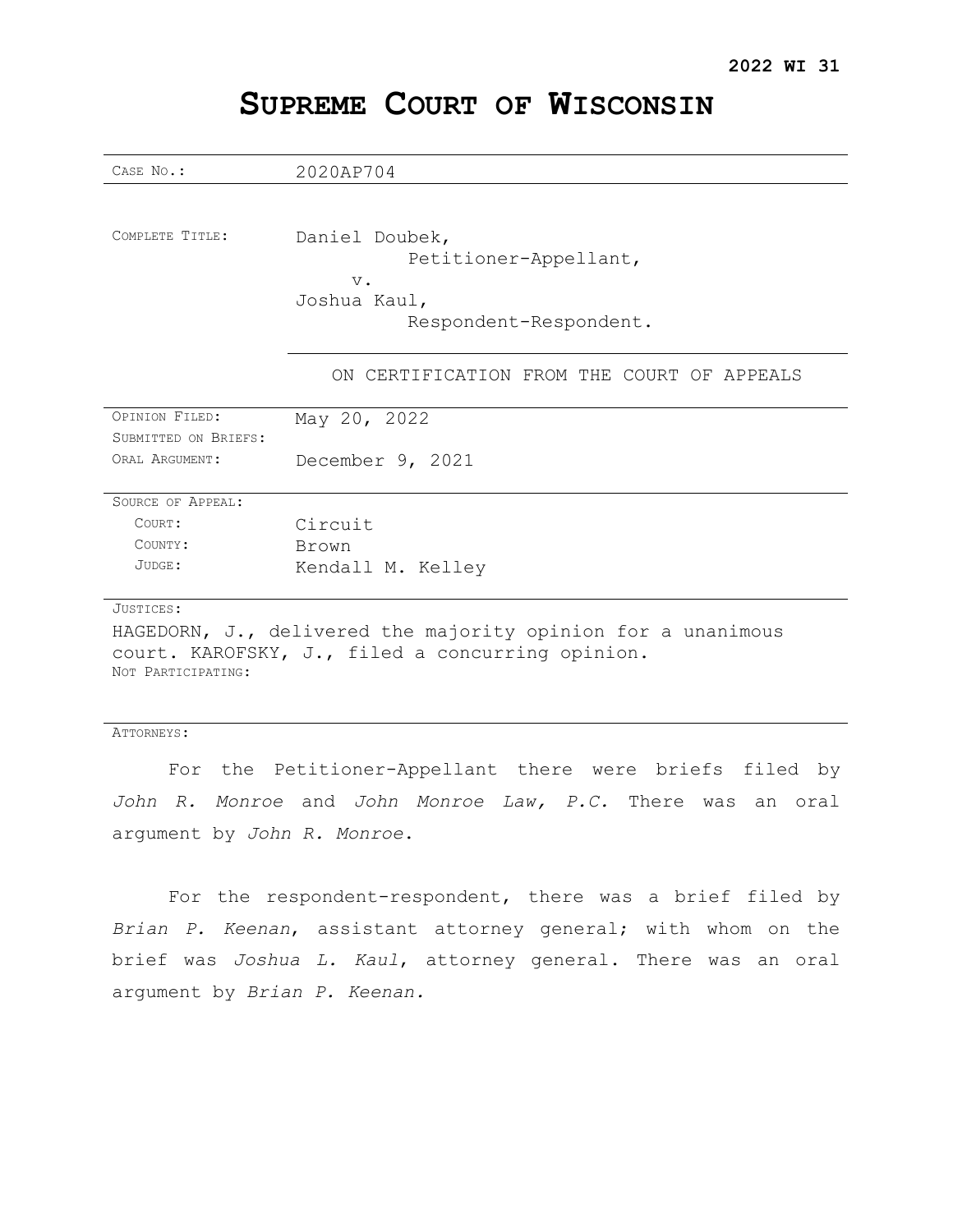#### **2022 WI 31**

NOTICE

**This opinion is subject to further editing and modification. The final version will appear in the bound volume of the official reports.** 

No. 2020AP704 (L.C. No. 2019CV1350)

STATE OF WISCONSIN THE STATE OF STATE OF WISCONSIN

**Daniel Doubek,**

#### **Petitioner-Appellant,**

 **v.**

**Joshua Kaul,**

### **Respondent-Respondent.**

Sheila T. Reiff Clerk of Supreme Court

**MAY 20, 2022**

HAGEDORN, J., delivered the majority opinion for a unanimous Court. KAROFSKY, J., filed a concurring opinion.

APPEAL from a judgment and an order of the Circuit Court for Brown County, Kendall M. Kelley, Judge. *Reversed and cause remanded.*

¶1 BRIAN HAGEDORN, J. Wisconsin law provides that an individual who is prohibited from possessing a firearm under federal law may not hold a license to carry a concealed weapon (CCW license). Federal law, in turn, prohibits firearm possession for anyone who has been convicted of a "misdemeanor crime of domestic violence" under state or federal law. In this case, we address whether a conviction for disorderly conduct

# **FILED**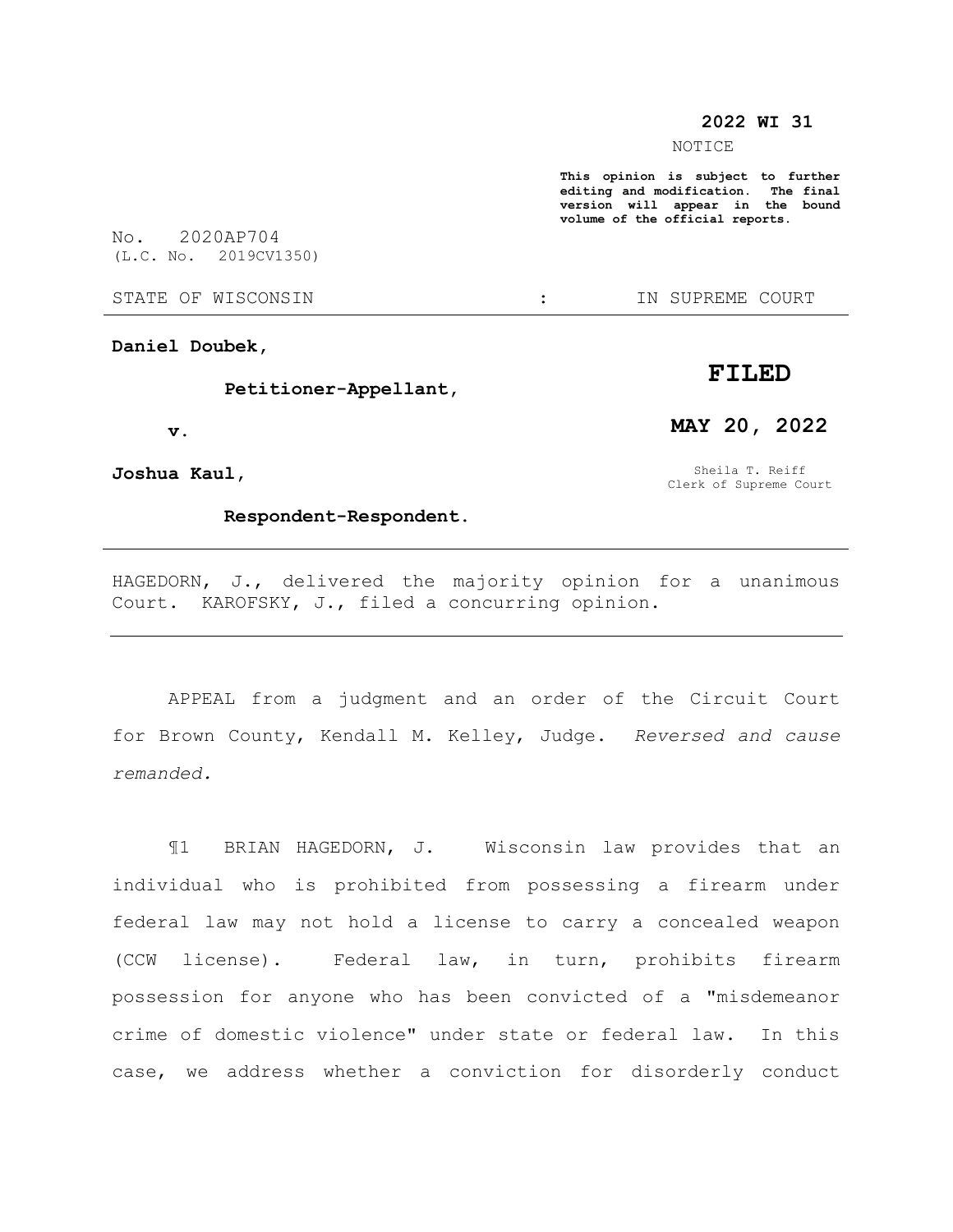under Wis. Stat.  $\text{\$ }947.01(1)$   $(2019-20)^1$  qualifies as a misdemeanor crime of domestic violence. We hold that disorderly conduct is not a misdemeanor crime of domestic violence under federal law, and therefore does not disqualify a person from holding a CCW license.

# I. BACKGROUND

¶2 In 1993, Daniel Doubek broke into his estranged wife's trailer waving a 2x4 and shouting threats. He was convicted of disorderly conduct in violation of Wis. Stat.  $\frac{1}{5}$  947.01(1) -- a misdemeanor offense.<sup>2</sup> More than two decades later, in 2016, Doubek applied for and received a CCW license from the Department of Justice (DOJ). In 2019, DOJ conducted an audit and determined that Doubek was prohibited from possessing a CCW license based on his 1993 misdemeanor conviction. According to DOJ, Doubek's conviction constituted a disqualifying "misdemeanor crime of domestic violence" under federal law. See 18 U.S.C. § 922(g)(9). DOJ revoked Doubek's CCW license and sent a letter notifying him of its decision. Doubek petitioned for judicial review pursuant to Wis. Stat. § 175.60(14m). The

 $\overline{a}$ 

<sup>1</sup> All subsequent references to the Wisconsin Statutes are to the 2019-20 version unless otherwise indicated.

<sup>2</sup> When Doubek was convicted, disorderly conduct was defined at Wis. Stat. § 947.01 (1991-92). The crime has since been renumbered to Wis. Stat. § 947.01(1) but remains otherwise identical to the prior version. See 2011 Wis. Act 35, § 85. We therefore cite to the 2019-20 version of the statute throughout this opinion.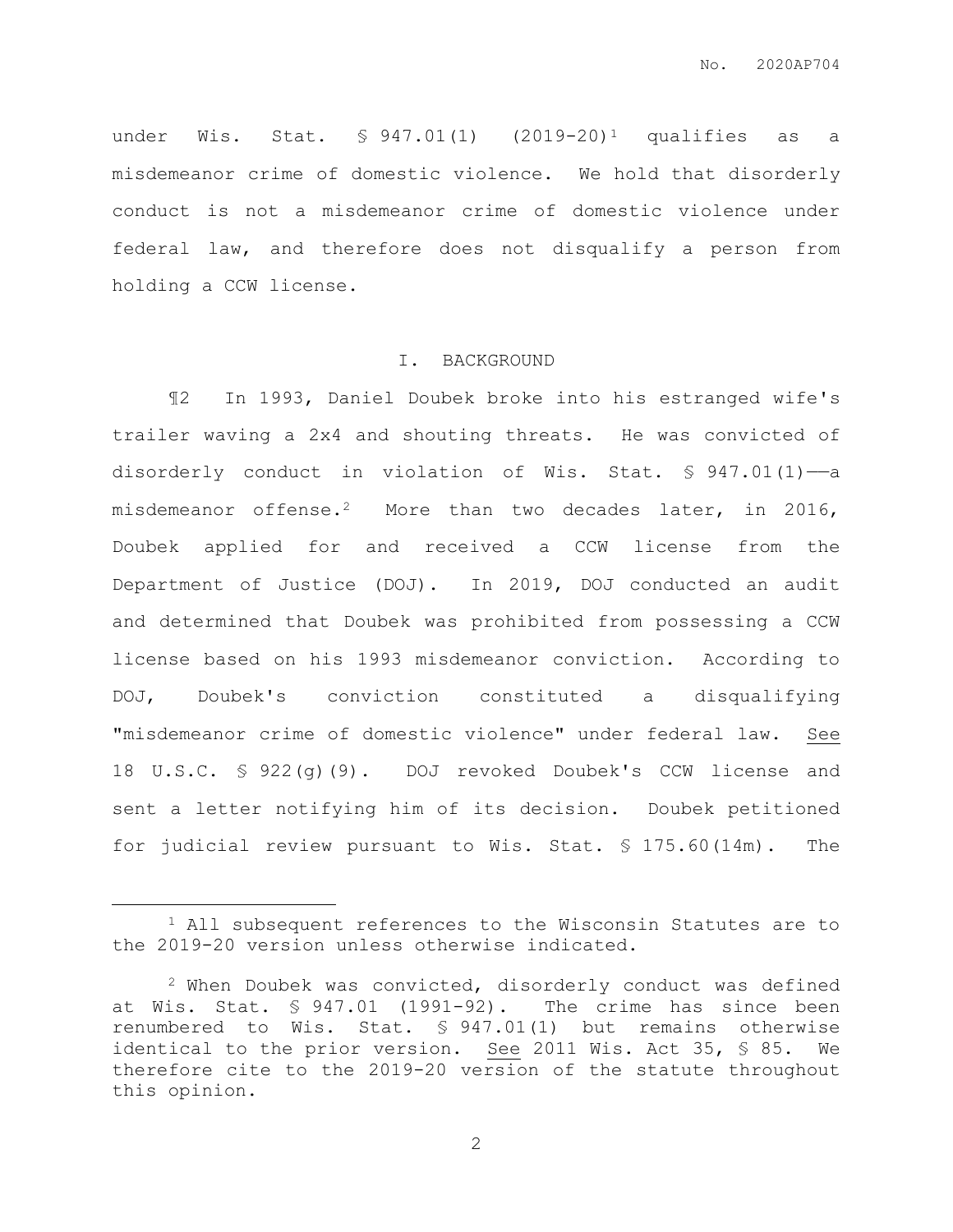circuit court upheld DOJ's revocation of Doubek's CCW license.<sup>3</sup> The court of appeals certified the case to us, and we accepted the certification.<sup>4</sup>

#### II. DISCUSSION

¶3 When DOJ revokes a CCW license, a reviewing court "shall reverse" if, among other reasons, DOJ "erroneously interpreted a provision of law and a correct interpretation compels a different action." Wis. Stat. § 175.60(14m)(f). We consider whether Doubek's revocation was consistent with § 175.60, the statute governing CCW licensing. That statute incorporates a federal firearms prohibition, which in turn relies on state penal law. Our interpretation of these statutes presents a question of law we review independently. Serv. Emps. Int'l Union, Loc. 1 v. Vos, 2020 WI 67, ¶28, 393 Wis. 2d 38, 946 N.W.2d 35. In interpreting federal statutes, we are bound by the United States Supreme Court's interpretation. James v. City of Boise, 577 U.S. 306, 307 (2016) (per curiam).

 $\overline{a}$ 

<sup>4</sup> The court of appeals certified the following question:

<sup>&</sup>lt;sup>3</sup> The Honorable Kendall M. Kelley of the Brown County Circuit Court presided.

Are Evans v. DOJ, 2014 WI App 31, 353 Wis. 2d 289, 844 N.W.2d 403, and Leonard v. State, 2015 WI App 57, 364 Wis. 2d 491, 868 N.W.2d 186, "good law" in light of the United States Supreme Court's decision in United States v. Castleman, 572 U.S. 157 (2014)?

As explained below, we overrule Evans. We decline to address Leonard, however, because it is unnecessary to resolve Doubek's petition.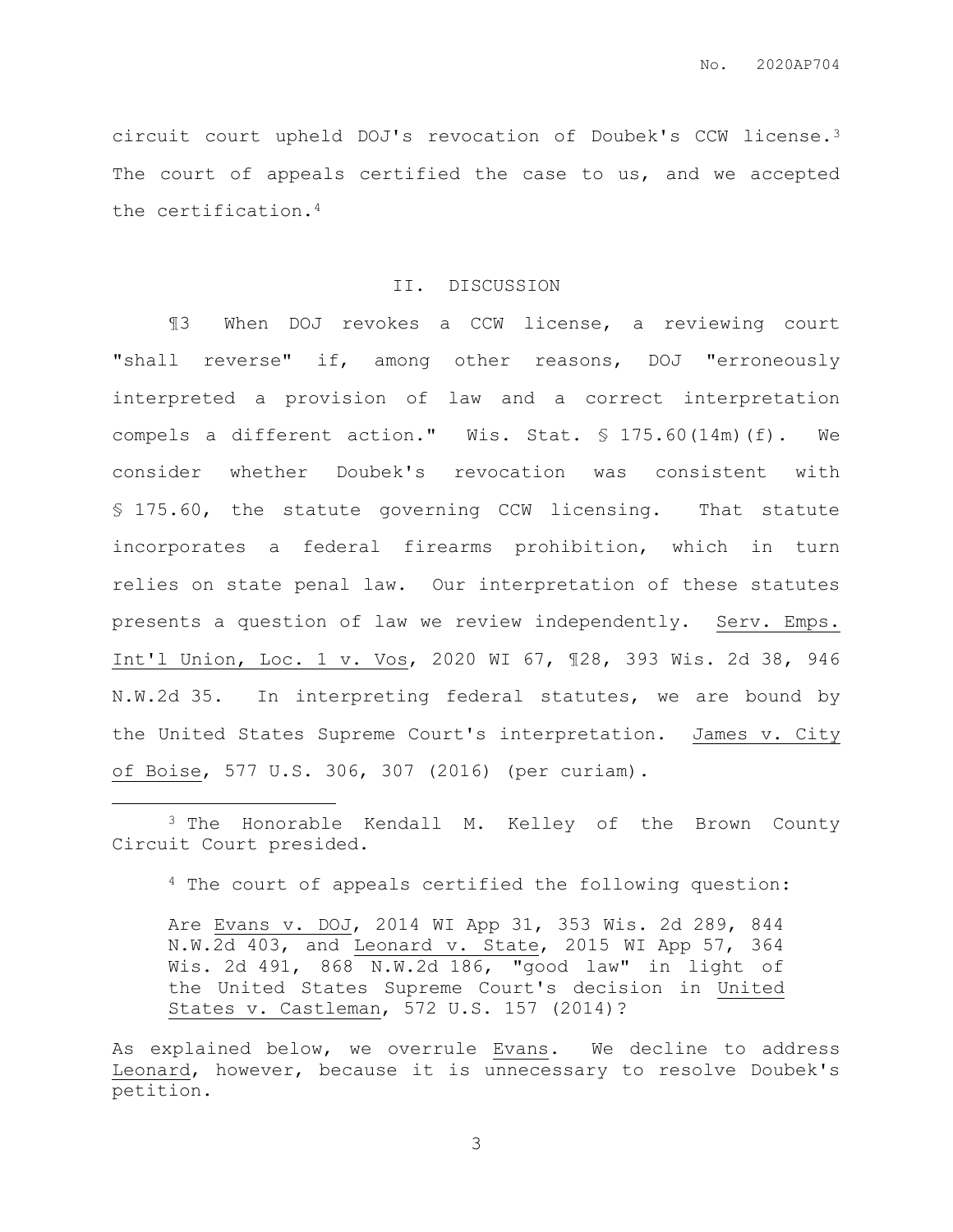#### A. CCW Licensing

¶4 CCW licensing in Wisconsin is regulated in large part through Wis. Stat. § 175.60. Among other things, this section governs when a CCW license shall or shall not issue, what an applicant must do to qualify for a license, when a licensee is authorized to carry a concealed weapon, and the processes DOJ must follow in administering the CCW program. Relevant here, § 175.60(3)(b) provides that DOJ may not issue a license to an individual that "is prohibited under federal law from possessing a firearm that has been transported in interstate or foreign commerce." And, if a prohibited individual holds a license despite that prohibition, § 175.60(14)(a) directs that DOJ "shall revoke a license issued under this section if the department determines that sub. (3)(b) . . . applies to the licensee." Taken together, these provisions direct DOJ to deny or revoke a CCW license anytime federal law bars the would-be licensee from possessing a firearm.

B. Federal Misdemeanor Crime of Domestic Violence Prohibition

¶5 In this case, that federal law is 18 U.S.C. § 922(g)(9), which prohibits anyone convicted of a "misdemeanor crime of domestic violence" from possessing a firearm.5 A

 $\overline{a}$ 

<sup>5</sup> In relevant part, 18 U.S.C. § 922(g) provides:

It shall be unlawful for any person . . .

<sup>(9)</sup> who has been convicted in any court of a misdemeanor crime of domestic violence, to ship or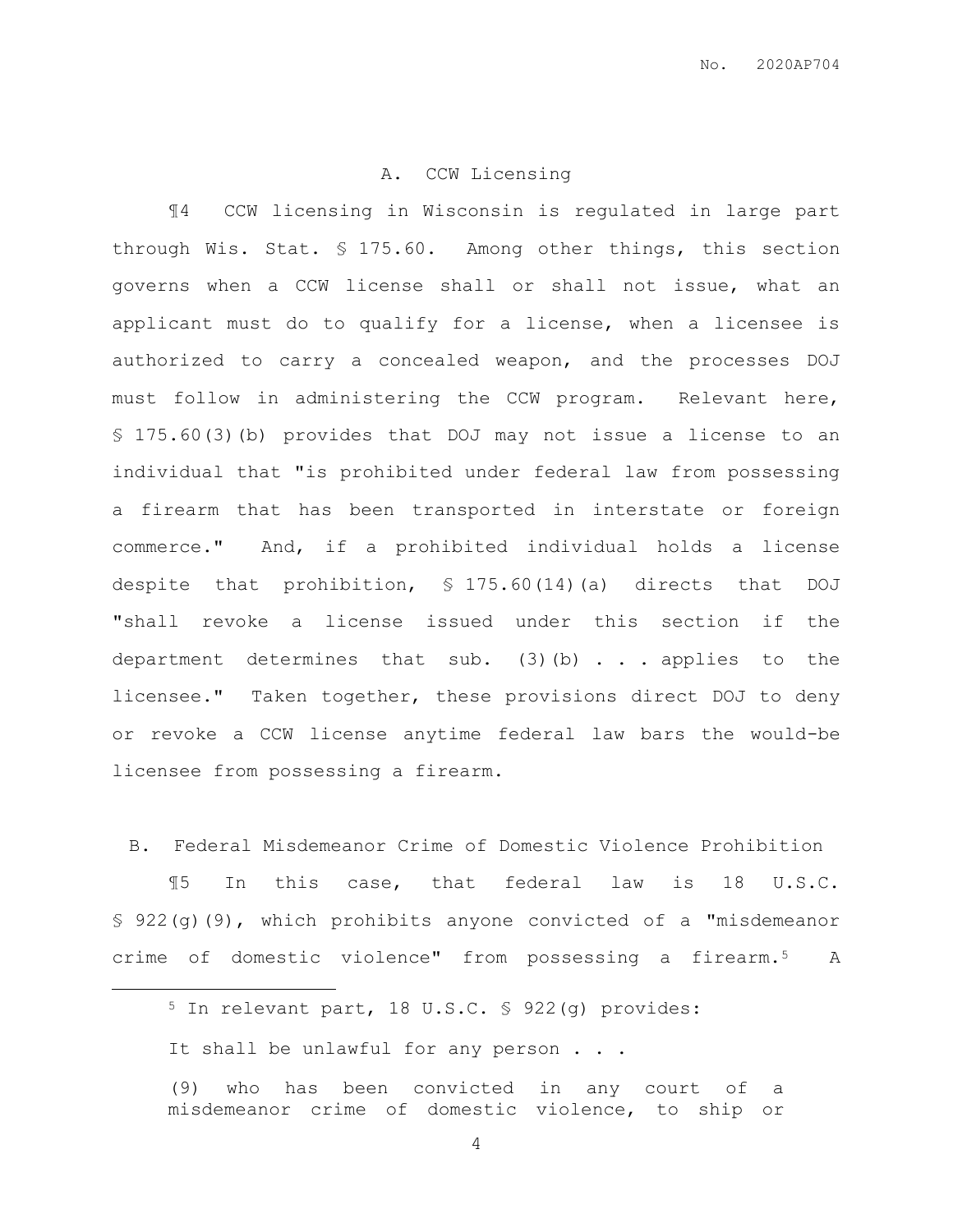"misdemeanor crime of domestic violence" is not itself a standalone crime. Rather it refers to a class of crimes as defined one section earlier:

[T]he term "misdemeanor crime of domestic violence" means an offense that——

(i) is a misdemeanor under Federal, State, or Tribal law; and

(ii) has, as an element, the use or attempted use of physical force, or the threatened use of a deadly weapon, committed by a current or former spouse, parent, or guardian of the victim, by a person with whom the victim shares a child in common, by a person who is cohabiting with or has cohabited with the victim as a spouse, parent, or guardian, or by a person similarly situated to a spouse, parent, or guardian of the victim.

18 U.S.C. § 921(a)(33)(A).

 $\overline{a}$ 

¶6 Doubek's crime was a misdemeanor under Wisconsin law, satisfying clause (i) of 18 U.S.C.  $\frac{6}{5}$  921(a)(33)(A). Clause (ii) includes two criteria. United States v. Hayes, 555 U.S. 415, 421 (2009). First, the misdemeanor must "in fact" have been committed by someone who had a specified, domestic relationship with the victim. Id. This criterion depends on the facts underlying the conviction, not the elements of the charged misdemeanor. Id. at 426. The victim of Doubek's crime was his wife, and thus, the first criterion is undisputed. Our focus is therefore on the second criterion of clause (ii).

transport in interstate or foreign commerce, or possess in or affecting commerce, any firearm or ammunition; or to receive any firearm or ammunition which has been shipped or transported in interstate or foreign commerce.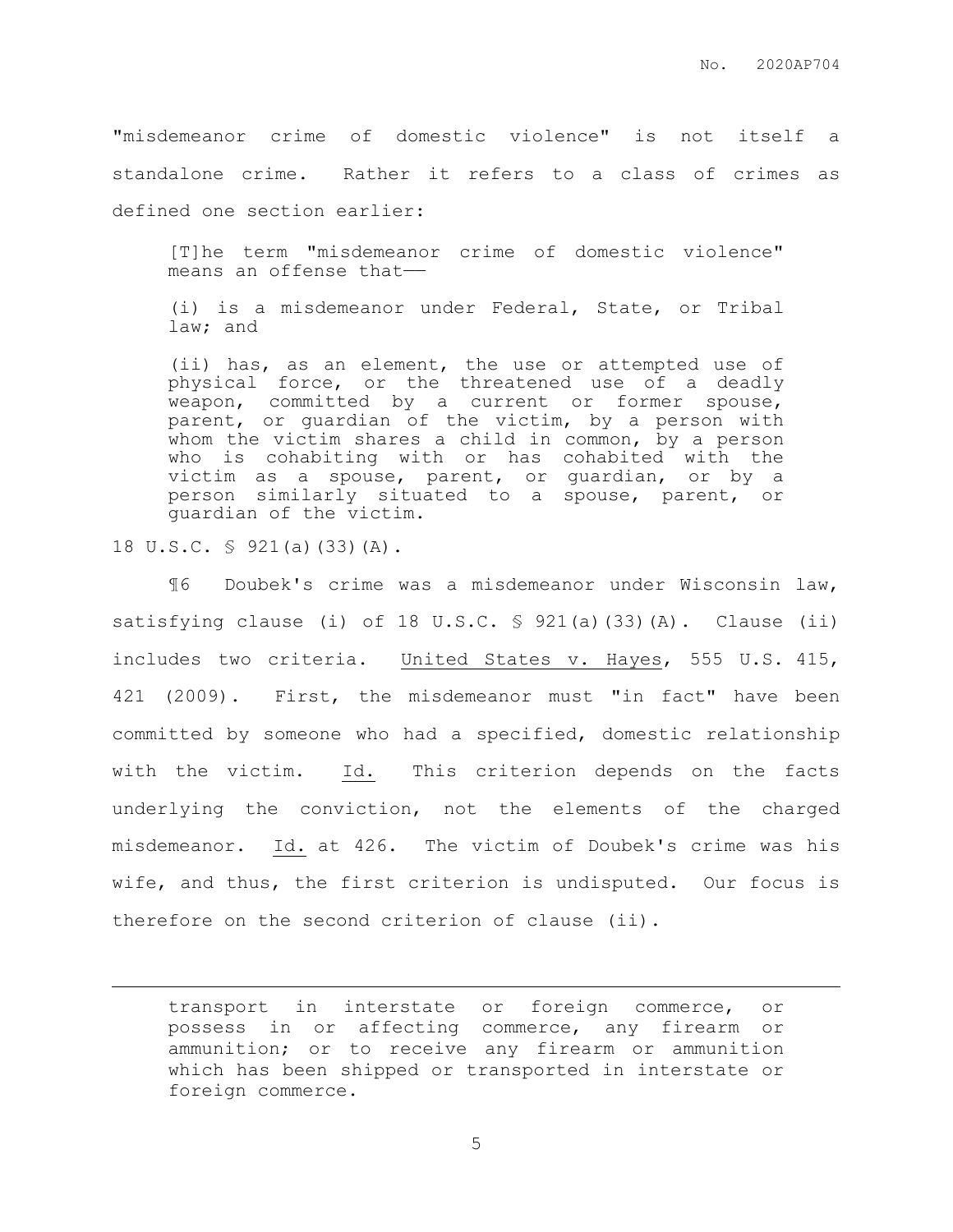¶7 The second criterion requires that the misdemeanor have "as an element, the use or attempted use of physical force, or the threatened use of a deadly weapon." 18 U.S.C. § 921(a)(33)(A)(ii). The key here is that the misdemeanor must have either the force component or the deadly weapon component as an essential element of the crime; this does not depend on the facts underlying any specific conviction. Hayes, 555 U.S. at 421. Under this "categorical approach"——as the Court has termed it—the focus is "solely on whether the elements of the crime of conviction sufficiently match the elements" of the relevant federal statute, "while ignoring the particular facts of the case." Mathis v. United States, 579 U.S. 500, 504 (2016). The question is thus whether the elements of the statutorily defined misdemeanor itself, apart from the facts giving rise to it, include the use of physical force, the attempted use of physical force, or the threatened use of a deadly weapon.

¶8 Sometimes the task of comparing elements is complicated by the use of a list in the statute defining the relevant misdemeanor. When that happens, the United States Supreme Court instructs us to determine whether the statute is indivisible or divisible, and then analyze whether the relevant elements match the applicable federal law. Id. at 504-06.

¶9 An indivisible statute "sets out a single (or 'indivisible') set of elements to define a single crime." Id. at 504-05. When an indivisible statute contains a list of alternatives, it "enumerates various factual means of committing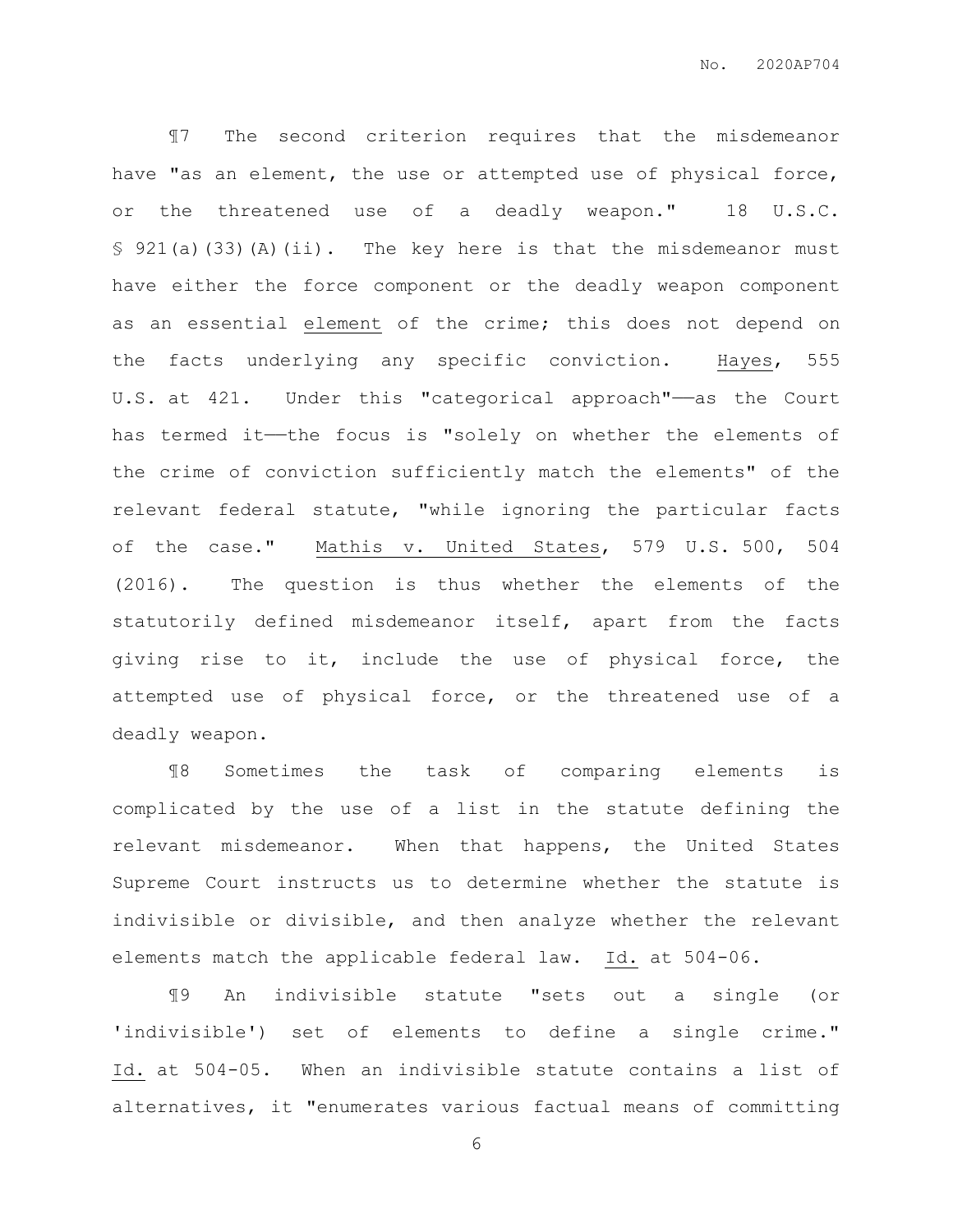a single element." Id. at 506. Thus, a "jury could convict even if some jurors" thought the conduct satisfied one of the listed factual means while others concluded it satisfied another, "so long as all agreed" the conduct met one or more of the enumerated factual means. Id. Because an indivisible statute defines only one crime, no recourse to case records is needed to determine what type of conduct gave rise to the conviction. A court simply "lines up that crime's elements alongside those of the [federal law] and sees if they match." Id. at 505. This is the standard application of the categorical approach. Id. at 504-05.

¶10 Divisible statutes, on the other hand, "list elements in the alternative, and thereby define multiple crimes." Id. at 505. When faced with a divisible statute, courts use a "modified categorical approach" and look "to a limited class of documents (for example, the indictment, jury instructions, or plea agreement and colloquy) to determine what crime, with what elements, a defendant was convicted of." Id. at 505-06. The court then compares that specific crime to the relevant federal statute to see if they match. Id. at 506.

¶11 In this case, to determine whether Doubek's prior conviction constituted a misdemeanor crime of domestic violence, we must analyze whether the statute he was convicted under is indivisible or divisible.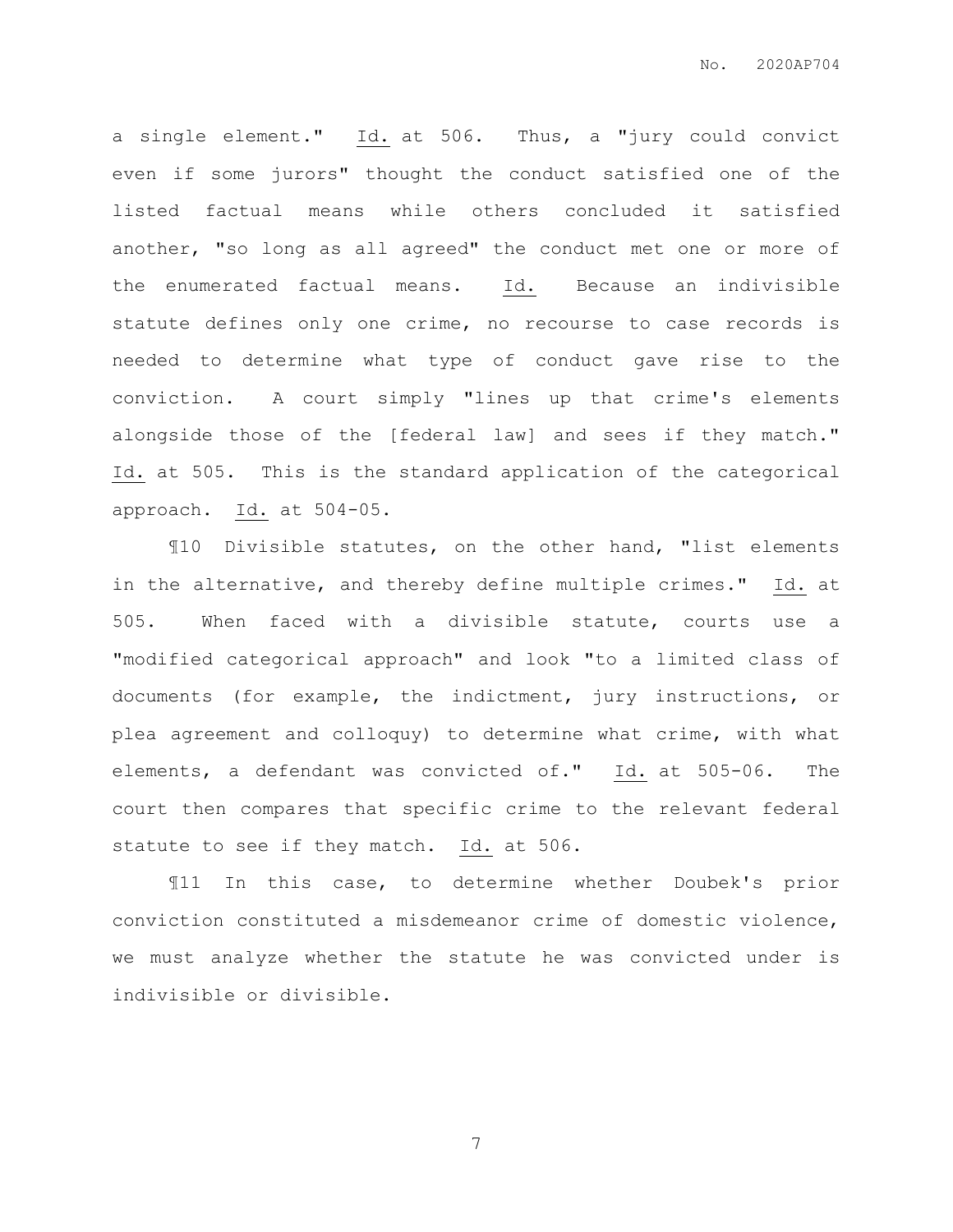# C. Wisconsin's Disorderly Conduct Statute

¶12 Doubek's prior conviction was for disorderly conduct under Wis. Stat. § 947.01(1). Doubek argues disorderly conduct does not have as a necessary element of the crime the actual or attempted use of physical force or the threatened use of a deadly weapon. He is correct.

¶13 Wisconsin's disorderly conduct statute provides:

Whoever, in a public or private place, engages in violent, abusive, indecent, profane, boisterous, unreasonably loud or otherwise disorderly conduct under circumstances in which the conduct tends to cause or provoke a disturbance is guilty of a Class B misdemeanor.

Wis. Stat. § 947.01(1). Under this language, a person is guilty of this misdemeanor if: (1) the defendant engaged "in violent, abusive, indecent, profane, boisterous, unreasonably loud or otherwise disorderly conduct," (2) under circumstances that tend "to cause or provoke a disturbance." Id.; see also State v. Breitzman, 2017 WI 100, ¶57, 378 Wis. 2d 431, 904 N.W.2d 93.

¶14 The key interpretive question is whether "violent" and "boisterous" conduct, for example, are simply alternative factual circumstances that satisfy one of the two elements of disorderly conduct, or whether violent disorderly conduct is a different crime than boisterous disorderly conduct. Resting on a plain reading of the statute, we conclude Wisconsin's disorderly conduct statute is indivisible, and enumerates different means of committing the same crime. The language of Wis. Stat. § 947.01(1) is most naturally read as creating a single crime of disorderly conduct, while listing alternative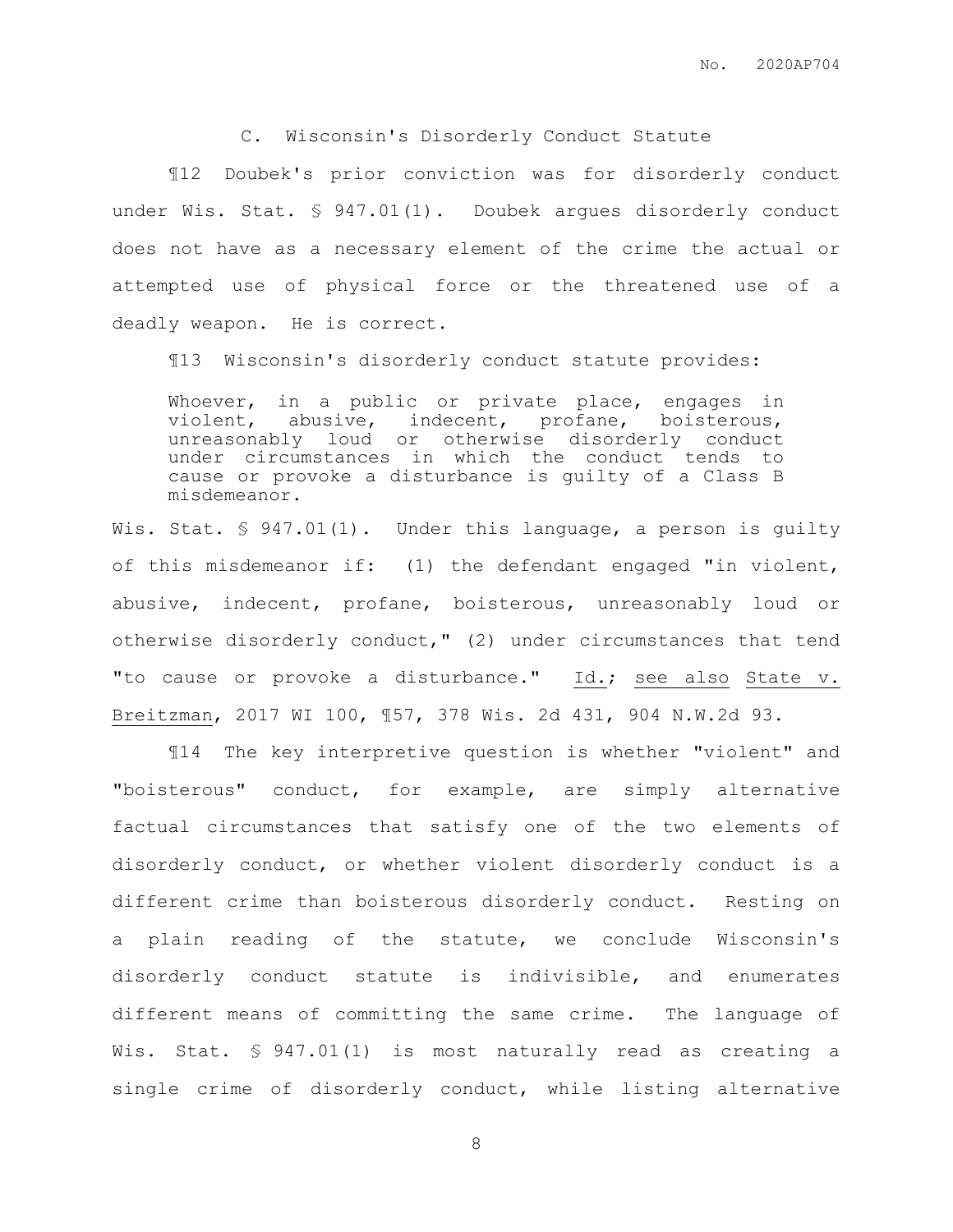means to satisfy its first element. The focus of the list is any type of conduct that is disorderly. This is particularly seen by the inclusion of a general catchall term at the end: "violent, abusive, indecent, profane, boisterous, unreasonably loud or otherwise disorderly conduct." § 947.01(1) (emphasis added). This phrasing suggests the first six types of conduct listed are examples of conduct that qualify as disorderly, not alternative elements establishing distinct crimes. Were it otherwise, the statute would create a crime of "otherwise disorderly conduct"—a crime that would not make much sense since it would necessarily include the six types of conduct that come before. Nothing in the grammar or structure of the list separates the listed behaviors in a way that would suggest it codifies seven different crimes. The most straightforward understanding of § 947.01(1)'s text is that it provides a nonexhaustive list of means by which the single crime of disorderly conduct may be committed.

¶15 This understanding of the statute is in harmony with how it has long been interpreted. Our cases have consistently described disorderly conduct as having "two elements"——the "first element being that the defendants engaged in disorderly conduct, and the second element being that such conduct tended to cause or provoke a disturbance." State v. Zwicker, 41 Wis. 2d 497, 514, 164 N.W.2d 512 (1969); see also Breitzman, 378 Wis. 2d 431, ¶57. It would be a marked departure to read § 947.01(1) as creating seven different crimes.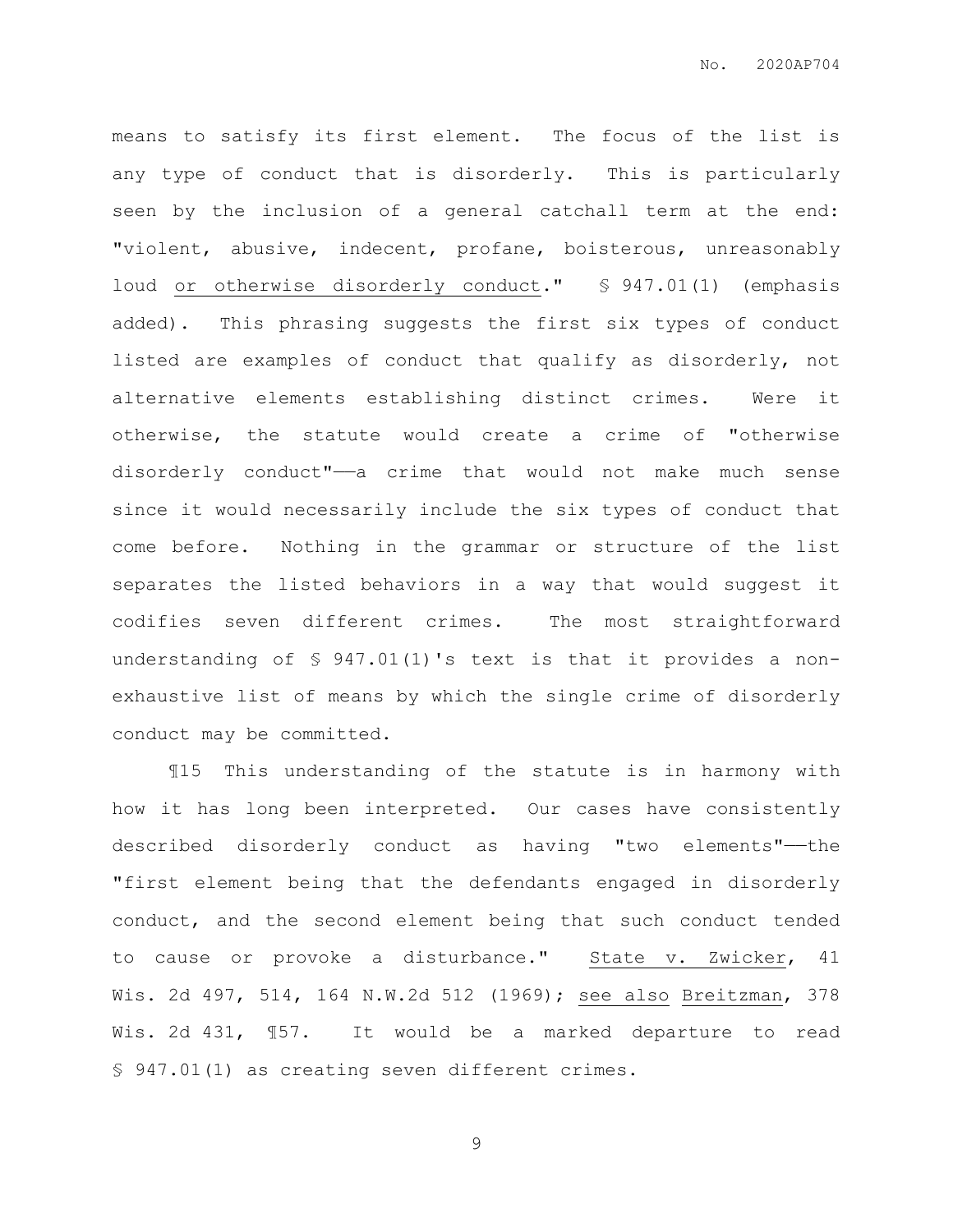¶16 The jury instructions are in accord. They describe disorderly conduct as a single "offense" with "two elements." Wis. JI——Criminal 1900, at 1 (2018). An included note likewise describes the various types of conduct as means to prove a single offense: "The Committee recommends selecting one of the terms [from the list] where possible, but believes it is proper to instruct on all alternatives that are supported by the evidence." Id. at 4. Nowhere do the jury instructions suggest there are seven separate disorderly conduct crimes, or that each version may be charged separately.

¶17 Finally, this appears to be how the statute has been applied in day-to-day practice as well. In this case, for example, Doubek's 1993 conviction was for "violent, abusive and otherwise disorderly conduct." Yet, Doubek was charged and convicted of only one count of disorderly conduct, not three. Other cases reveal the same pattern. See, e.g., Leonard v. State, 2015 WI App 57, ¶22, 364 Wis. 2d 491, 868 N.W.2d 186 (same); Evans v. Wis. Dept. of Just., 2014 WI App 31, ¶12 n.3, 353 Wis. 2d 289, 844 N.W.2d 403 (same).

¶18 In Evans, however, the court of appeals addressed the divisibility of the disorderly conduct statute in the same context and reached a different conclusion. It held that the violent conduct component of a disorderly conduct conviction under Wis. Stat. § 947.01(1) could constitute a separate element of the crime, depending on how it was charged. 353 Wis. 2d 289, ¶¶8-20. Evans is not consistent with the analytical framework clarified in recent United States Supreme Court cases and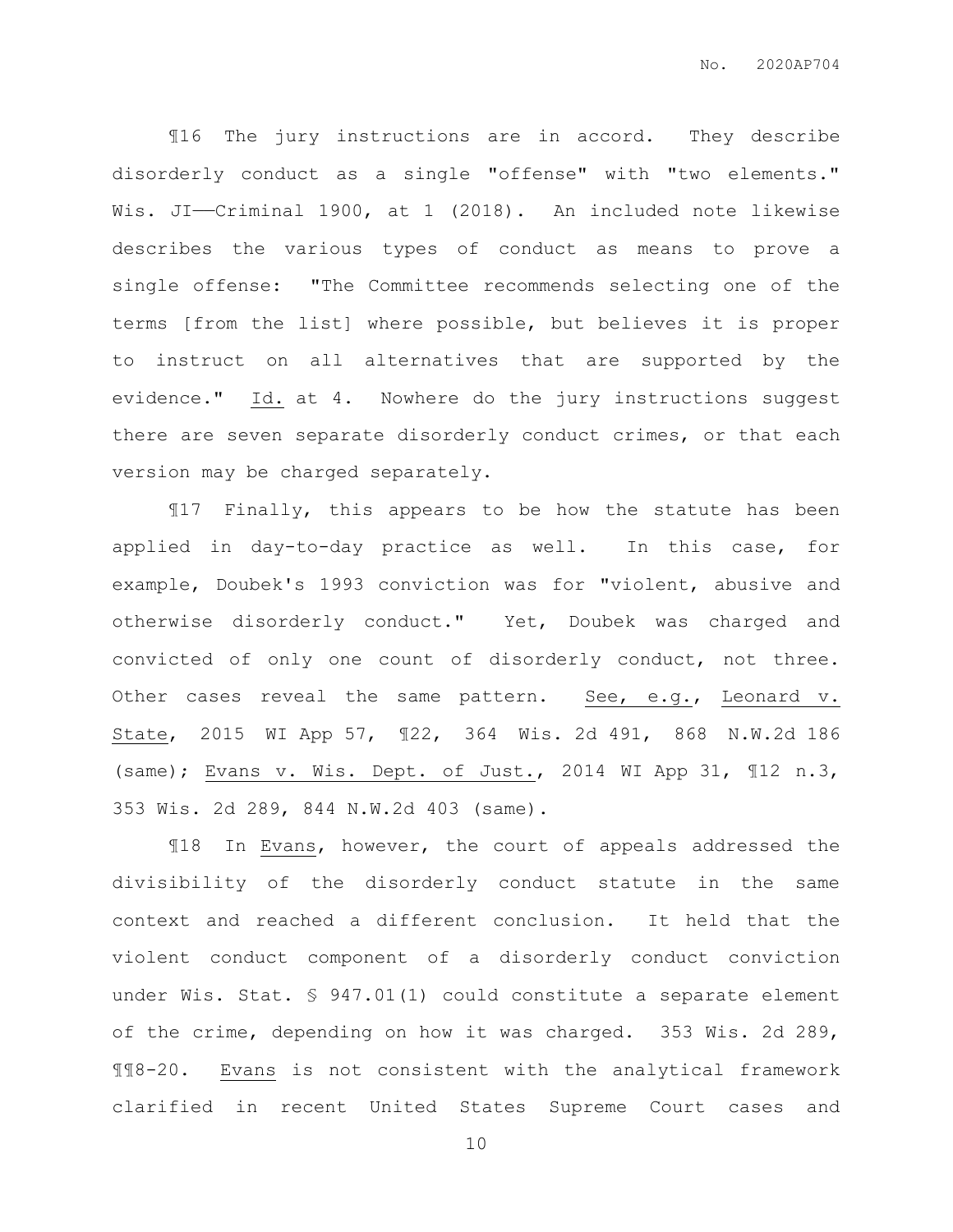described above. We conclude Evans must be overruled; § 947.01(1) is an indivisible statute subject to the standard categorical approach. See State v. Yakich, 2022 WI 8, ¶31, 400 Wis. 2d 549, 970 N.W.2d 12 ("[W]e are not bound by court of appeals decisions. As the state's highest court, we interpret legal questions independently.").

#### D. Application

¶19 Turning to Doubek's petition, we start from our conclusion that Wis. Stat. § 947.01(1) is indivisible, defining only one crime. Therefore, by way of reminder, we look to the two elements of § 947.01(1)-and not to the facts of Doubek's particular conviction——to determine if it is a "misdemeanor crime of domestic violence" under 18 U.S.C. § 921(a)(33)(A). Recall that a crime qualifies as a misdemeanor crime of domestic violence only if it "has, as an element, the use or attempted use of physical force, or the threatened use of a deadly weapon." 18 U.S.C.  $\frac{1}{2}$  921(a)(33)(A)(ii). And under  $\frac{1}{2}$  947.01(1), a person is guilty of disorderly conduct if: (1) the defendant engaged "in violent, abusive, indecent, profane, boisterous, unreasonably loud or otherwise disorderly conduct," (2) under circumstances that tend "to cause or provoke a disturbance."

¶20 While one could be convicted of disorderly conduct for conduct involving the use or attempted use of physical force or the threatened use of a deadly weapon, the statute does not make such conduct an element of the crime that must always be proven. A person may be convicted of disorderly conduct for all kinds of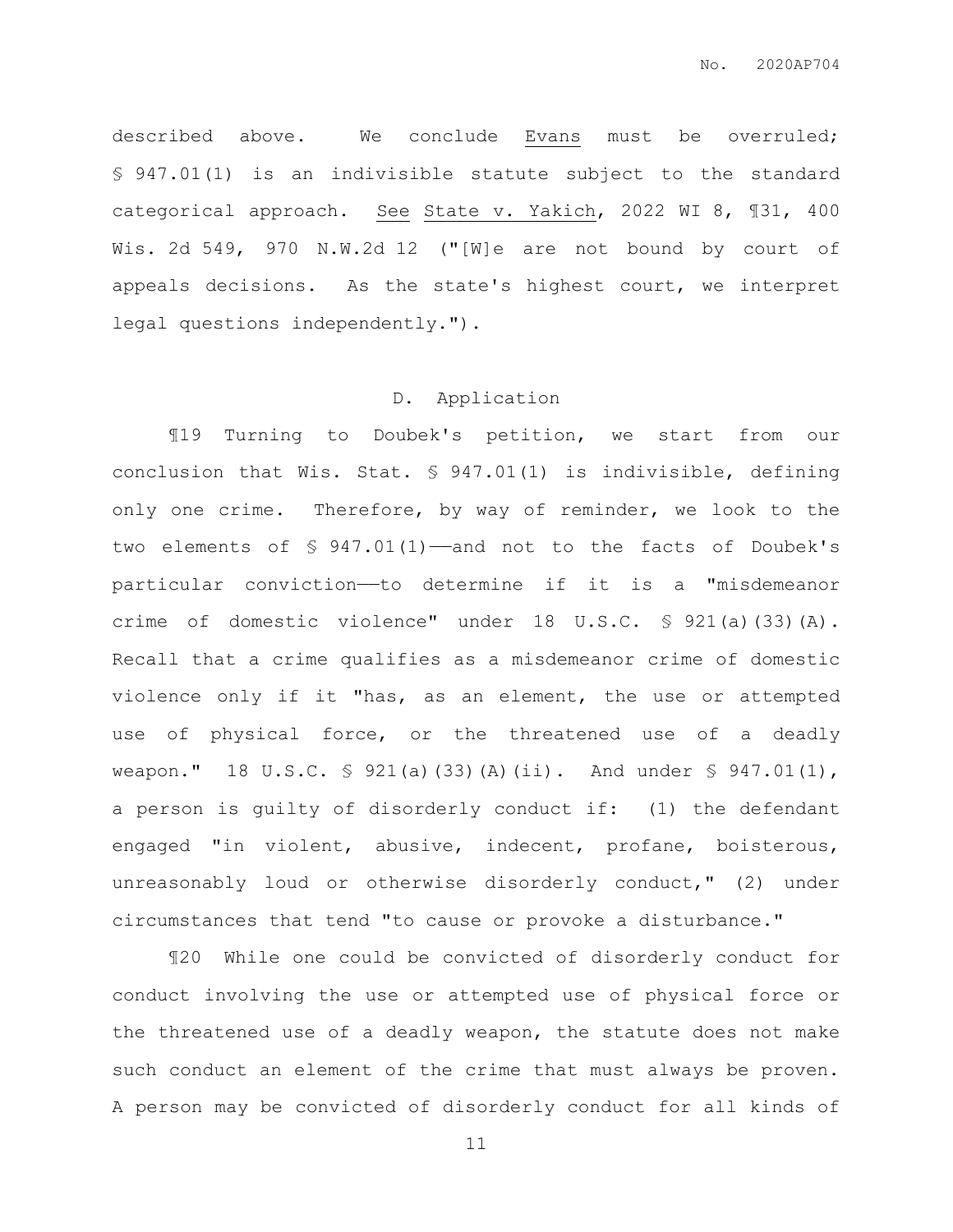conduct that does not involve the use or attempted physical force or threatened use of a deadly weapon——for example, profane or unreasonably loud behavior. Wis. Stat. § 947.01(1); see also State v. Douglas D., 2001 WI 47, ¶3, 243 Wis. 2d 204, 626 N.W.2d 725 (holding that written speech can satisfy the elements of disorderly conduct). In short, the crime of disorderly conduct defined in § 947.01(1) is a single indivisible crime that does not require the use or attempted use of physical force or the threatened use of a deadly weapon as an element, even if that conduct could serve as the basis for a disorderly conduct conviction. It is therefore not a misdemeanor crime of domestic violence under federal law.

¶21 Accordingly, DOJ revoked Doubek's CCW license on the basis of an erroneous interpretation of law. We therefore reverse the circuit court's decision affirming DOJ's action. See Wis. Stat.  $\frac{175.60(14\text{m})(f)}{2}$ . (directing that a court "shall reverse" if DOJ "erroneously interpreted a provision of law and a correct interpretation compels a different action").<sup>6</sup>

## III. CONCLUSION

¶22 DOJ improperly revoked Doubek's CCW license based on its incorrect view that Doubek was prohibited from possessing

 $\overline{a}$ 

<sup>6</sup> Doubek makes two additional arguments. First, he maintains that "violent" disorderly conduct does not necessarily involve physical force against a person. Second, he argues for reversal based on his claim that DOJ failed to file a timely answer pursuant to Wis. Stat.  $\text{\$ }175.60(14\text{m})$  (d). Because we reverse on other grounds, we do not reach these issues.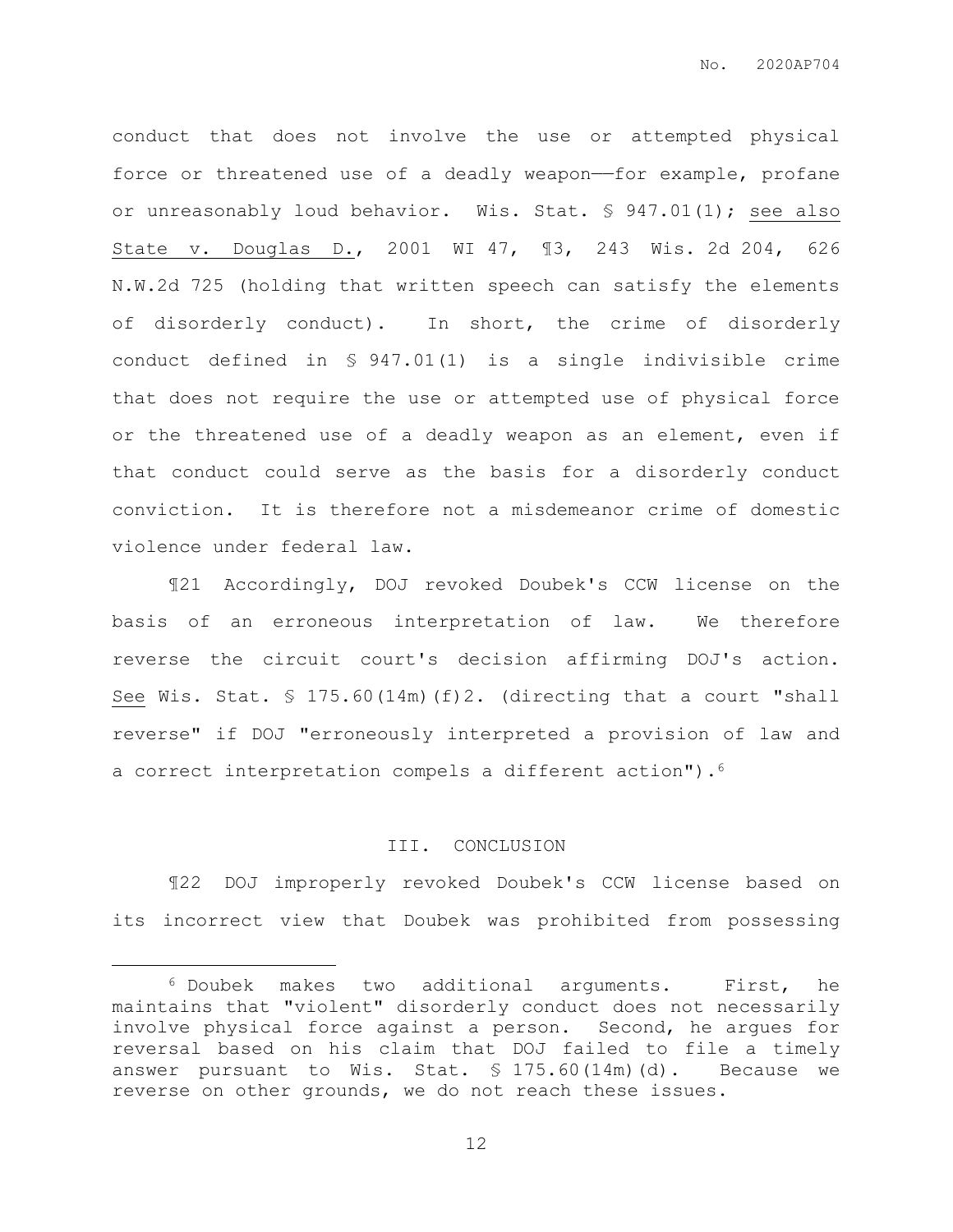firearms under federal law. We reverse the circuit court's decision affirming the revocation and remand to the circuit court to provide Doubek the appropriate relief. See Wis. Stat. § 175.60(14m)(g).

*By the Court.*——The judgment and order of the circuit court is reversed and the cause remanded.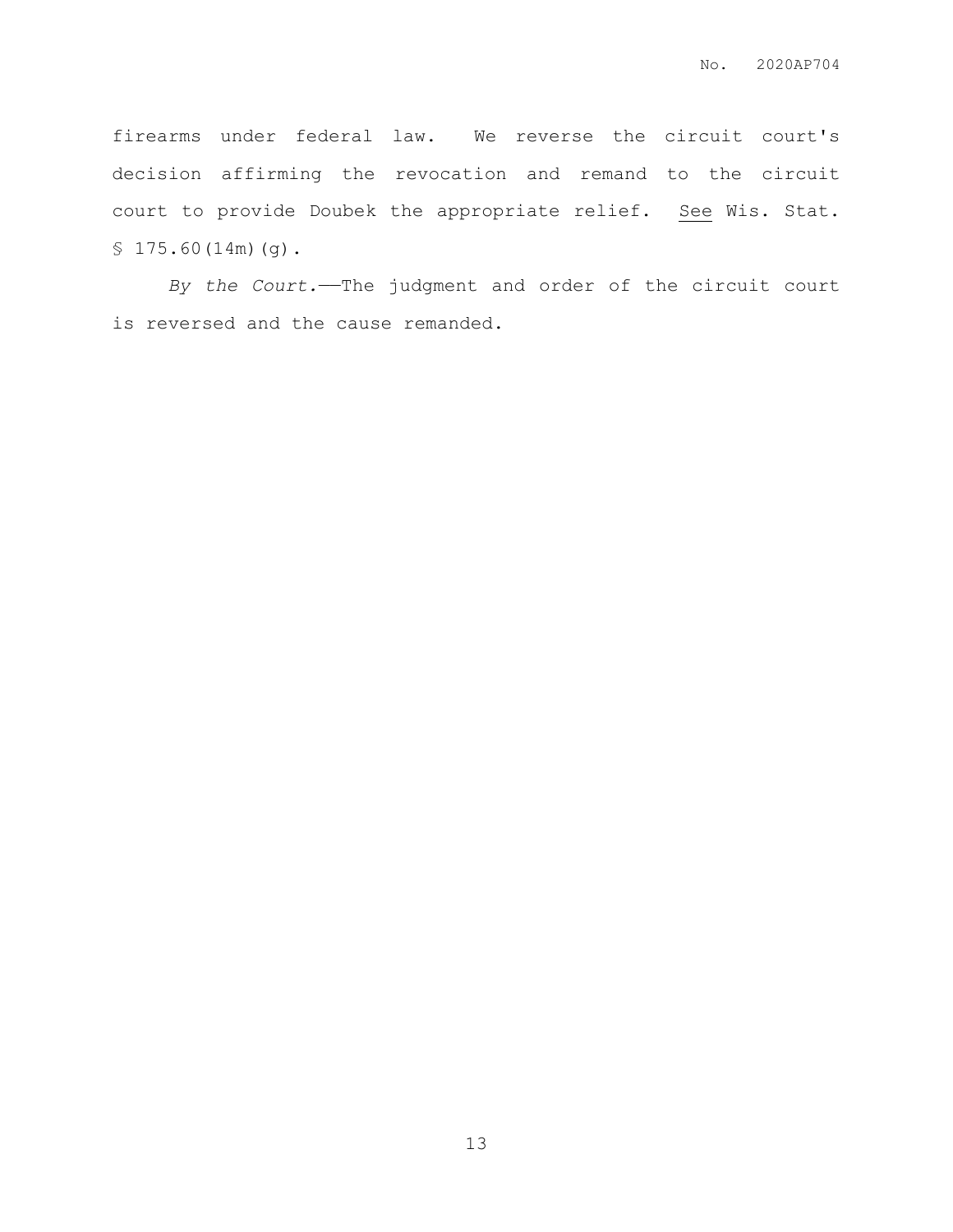¶23 JILL J. KAROFSKY, J. *(concurring).* Late in the evening on August 21, 1993, Doubek's estranged wife was in her home alone with their four-year-old daughter. While talking with her sister on the phone, the line suddenly went dead. Minutes later, Doubek broke through the front door, punching a hole in the glass so he could unlock it from the inside. Without his wife's permission, Doubek entered her home armed with a 2x4 slab of lumber. Raising the 2x4 above his head, he told his wife she "was dead." She asked her husband to leave and then went to the door, yelling out to her neighbors for help. Doubek threatened that if she did not move away from the door, he would "let her have it." The two eventually went outside to avoid waking their young daughter. Once outside, Doubek told his wife he did not care what would happen to him if he killed her, even if it meant he lost custody of their daughter. About 30 minutes later, Doubek left.

¶24 Based on these facts, Doubek was found guilty of disorderly conduct, a criminal misdemeanor.1 And here, that misdemeanor qualifies as an act of domestic abuse under Wisconsin law because it involved: (1) a physical act-Doubek raising a 2x4 above his head while telling his wife she "was dead" and that he'd "let her have it"; (2) against his wife; and (3) that may have caused her to reasonably fear imminent

<sup>1</sup> Wis. Stat. § 947.01(1) ("Whoever, in a public or private place, engages in violent, abusive, indecent, profane, boisterous, unreasonably loud or otherwise disorderly conduct under circumstances in which the conduct tends to cause or provoke a disturbance is guilty of a Class B misdemeanor.").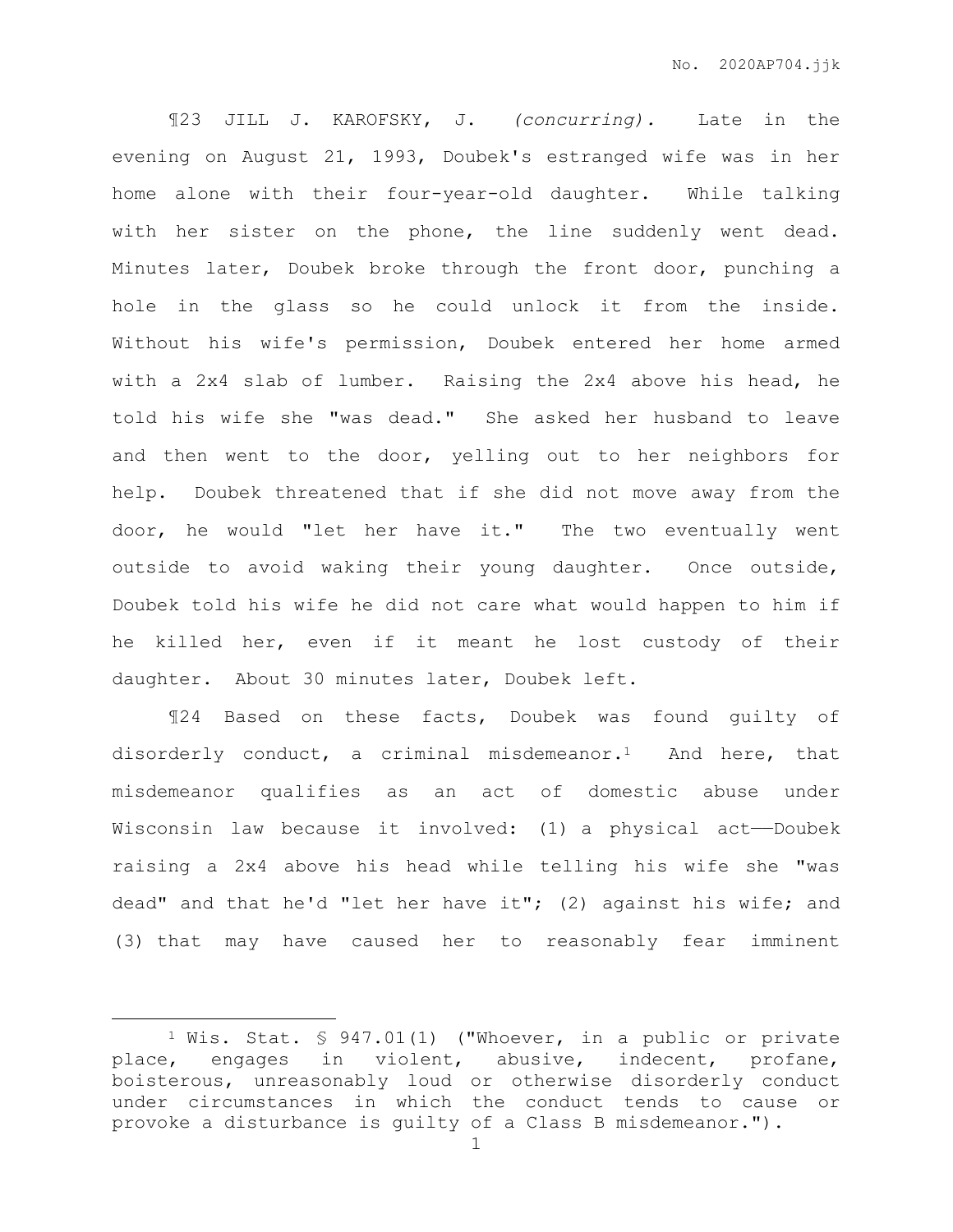intentional infliction of physical pain or injury.<sup>2</sup> Yet, despite Doubek's conviction for a misdemeanor crime that constituted domestic violence, the majority opinion is correct: under federal law, his conviction is not a "misdemeanor crime of domestic violence." See 18 U.S.C. § 921(a)(33). Consequently, Doubek may continue to possess and conceal a firearm on his person.

¶25 Though legally correct, this result is as nonsensical as it is dangerous. In the realm of domestic violence, threats to kill, like the one Doubek made to his wife, more than double the risk of femicide.3 So while threats may not constitute "violence" in the generic sense,

an act of this nature is easy to describe as "domestic violence," when the accumulation of such acts over time can subject one intimate partner to the other's control. If a seemingly minor act like this draws the attention of authorities and leads to a successful prosecution for a misdemeanor offense, it does not offend common sense or the English language to characterize the resulting conviction as a "misdemeanor crime of domestic violence."

United States v. Castleman, 572 U.S. 157, 166 (2014).

<sup>2</sup> "Domestic abuse" is defined, in part, as a "physical act" "engaged in by an adult person against his . . . spouse" that "may cause the other person reasonably to fear imminent engagement in," among other things, the "[i]nentional infliction of physical pain [or] physical injury." Wis. Stat. § 968.075(1)(a). This opinion uses "domestic abuse" and "domestic violence" interchangeably.

<sup>3</sup> Jacquelyn C. Campbell et al., Risk Factors for Femicide in Abusive Relationships, 93 Am. J. of Pub. Health 1089 (2003). This opinion refers to the victim as female and the perpetrator as male at times because those are the facts of this case and, at other times, because that is consistent with the research being cited. I recognize, of course, that those gender assignments do not account for all acts of domestic abuse.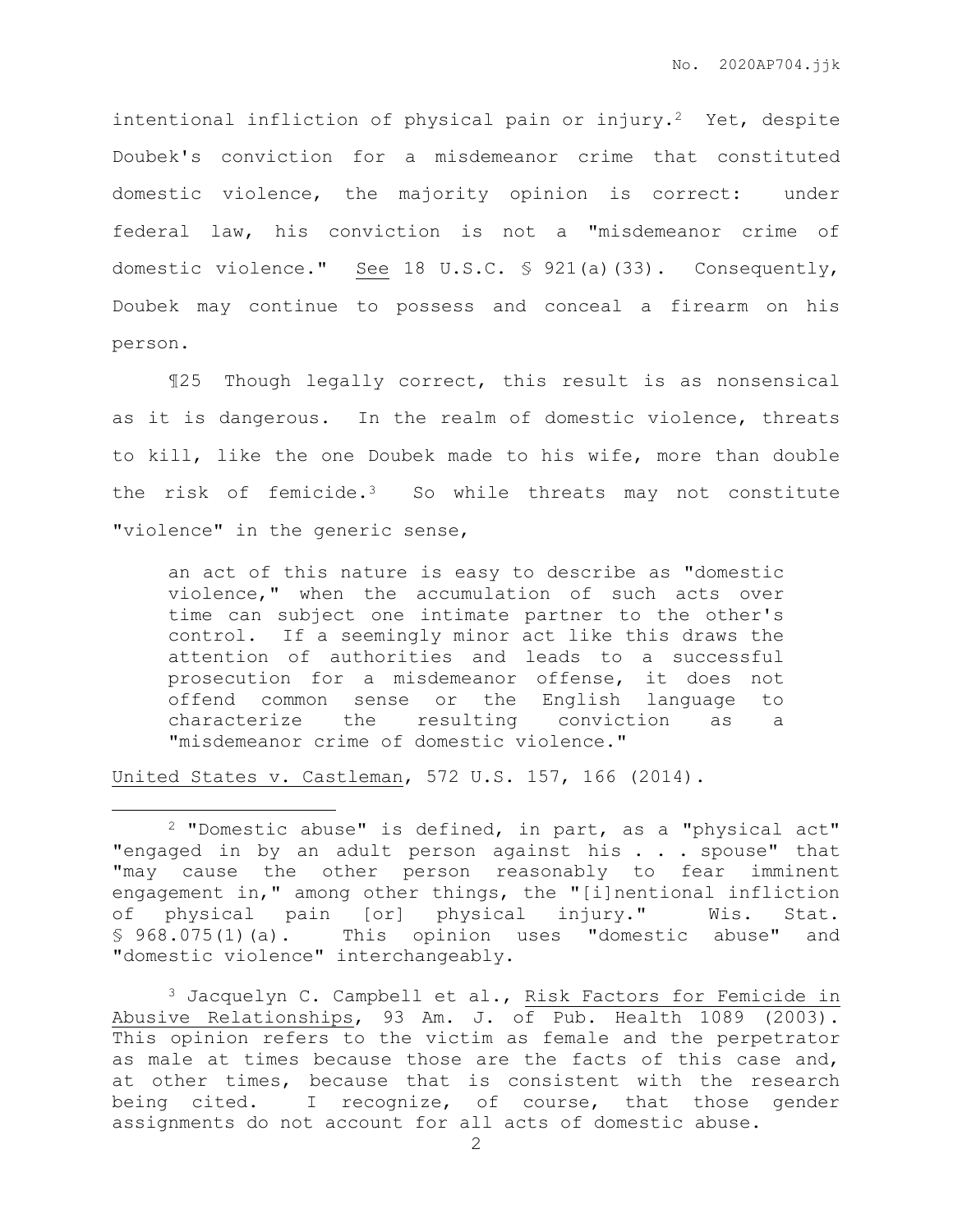¶26 And when a domestic abuse perpetrator, who has engaged in threats to kill or any other type of domestic violence, has access to a gun, the lethality risk for his victim increases significantly. The numbers are staggering. A domestic abuse victim is five times more likely to be killed by her abuser when the abuser has access to a gun.<sup>4</sup> Every month in this country an average of 70 women lose their lives to a domestic abuse perpetrator using a gun.5 Over half of all male-perpetrated femicides related to domestic abuse are the result of a firearm.<sup>6</sup> What's more, an abuser's access to a gun increases the risk that a domestic homicide will claim the lives of multiple victims.<sup>7</sup> And even where no homicide occurs, a gun provides an abuser additional means to coerce, threaten, or terrorize a domestic abuse victim.8 As the United States Supreme Court aptly summarized, "[f]irearms and domestic strife are a potentially

<sup>4</sup> Campbell, supra note 3.

<sup>5</sup> https://everytownresearch.org/report/guns-and-violenceagainst-women-americas-uniquely-lethal-intimate-partner-violence -problem/ (analyzing annual data collected by the Centers for Disease Control and Prevention's National Violent Death Reporting System through 2019).

 $6$  Emiko Petrosky et al., Ctrs. Disease Control & Prevention, Differences in Homicides of Adult Women and the Role of Intimate Partner Violence—United States, 2003-2014, 66 Morbidity & Mortality Wkly. Rep. 741 (2017).

<sup>7</sup> Aaron J. Kivisto & Megan Porter, Firearm Use Increases Risk of Multiple Victims in Domestic Homicides, 48 J. Am. Acad. Psychiatry & L. 26 (2020).

<sup>8</sup> Susan B. Sorenson & Rebecca A. Schut, Non-Fatal Gun Use in Intimate Partner Violence: A Systematic Review of the Literature, 19 Trauma Violence Abuse 431 (2018).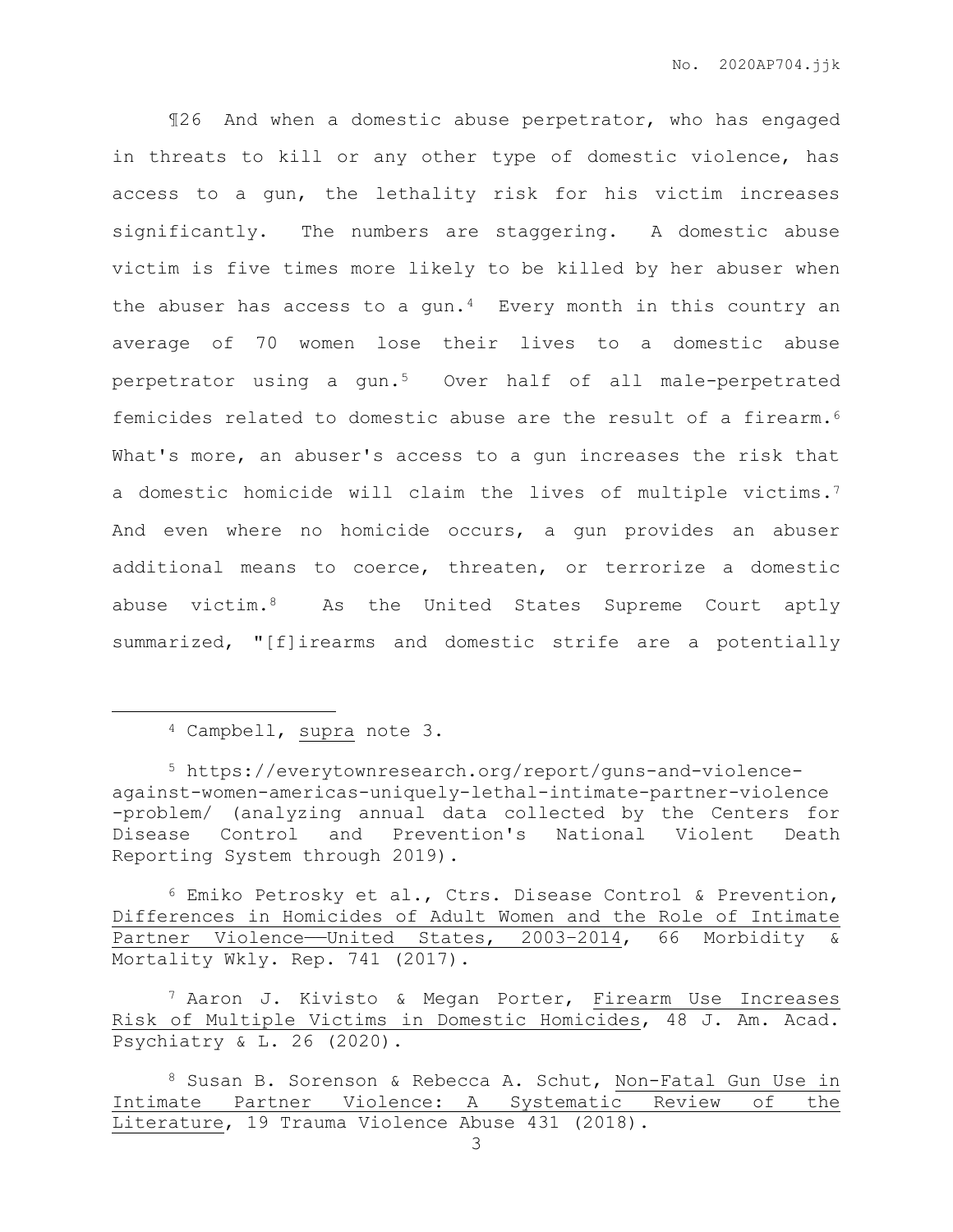deadly combination." United States v. Hayes, 555 U.S. 415, 427 (2009).

¶27 Recognizing this deadly combination, Congress enacted a firearm ban on domestic violence misdemeanants to address a "dangerous loophole" in which domestic abusers avoided losing their access to guns because often prosecutors did not charge, much less convict, such abusers as felons-a status that generally would dispossess them. See id. at 426-427 (citing 142 Cong. Rec. 22985–86 (1996)); see also, e.g., Wis. Stat. § 941.29(1m) (criminalizing firearm possession by one "convicted of a felony," but not for one convicted of a misdemeanor).

¶28 Cases like this show the loophole is still open and dangerously so.<sup>9</sup> Closing it, though, requires legislativerather than judicial—action. Legislative action that would address conduct like Doubek's could take several forms; I outline three examples here. First, the Wisconsin legislature could enact a threatened-battery criminal statute that included

<sup>9</sup> While Wisconsin and federal law both ban gun possession by persons subject to domestic abuse restraining orders or injunctions, there are at least two reasons to believe such orders alone are insufficient to close the loophole. First, these orders are time limited. See Wis. Stat. § 813.12(3)(c) & (4)(c)-(d). Second, the percentage of abuse victims who obtain protective orders is startlingly low. See Patricia Tjaden & Nancy Thoennes, U.S. Dep't of Just., Extent, Nature, and Consequences of Intimate Partner Violence 52 (2000); Ctrs. For Disease Control & Prevention, Use of Medical Care, Police Assistance, and Restraining Orders by Women Reporting Intimate Partner Violence—Massachusetts, 1996-1997, 49 Morbidity & Mortality Wkly. Rep. 485 (2000).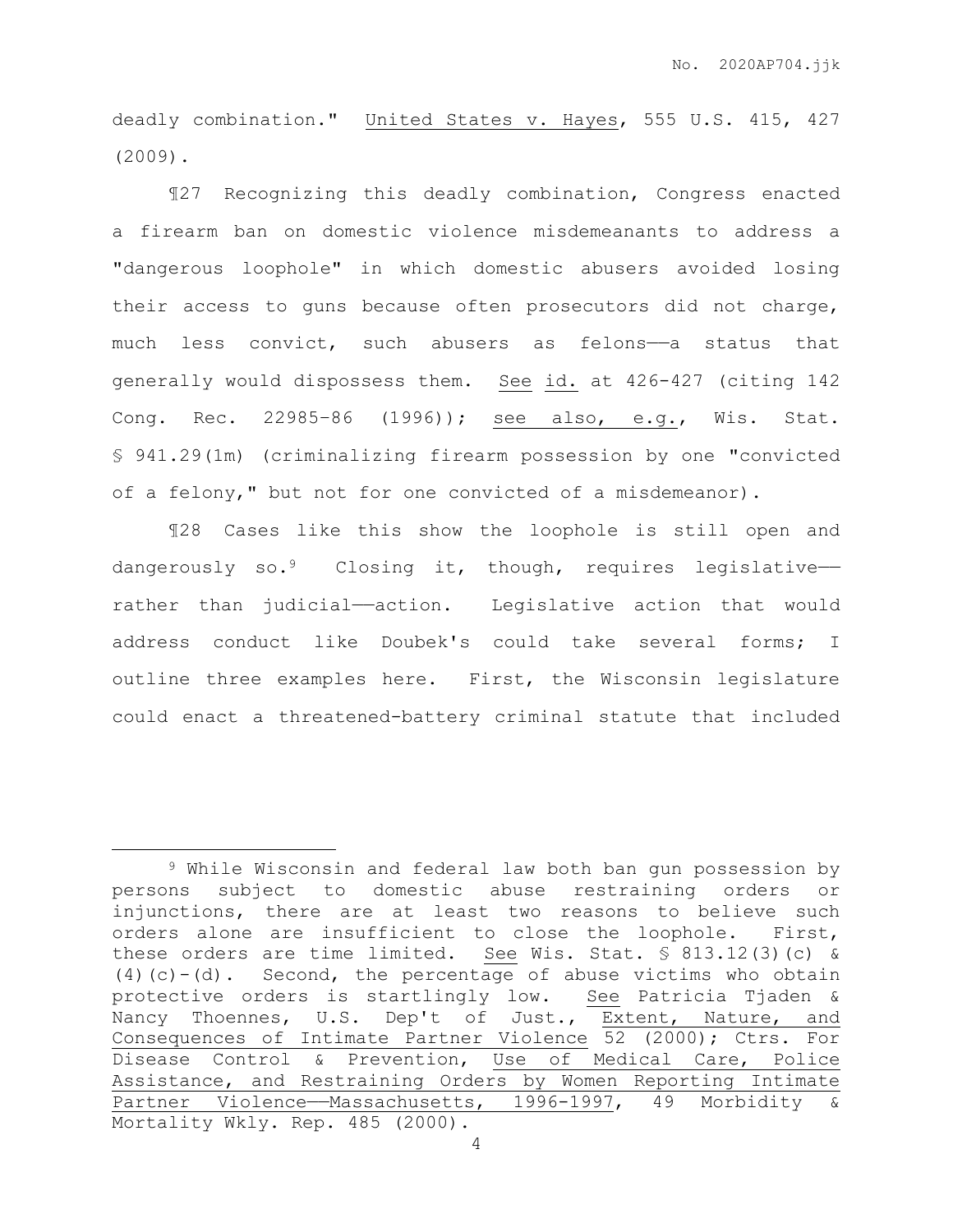an element of "threatened use of a deadly weapon."<sup>10</sup> This would be consistent with the "misdemeanor crime of domestic violence" definition in 18 U.S.C. § 921(a)(33). Second, the legislature could avoid that federal definition altogether by criminalizing "domestic abuse, "<sup>11</sup> making it a stand-alone crime as many states have done. $12$  The legislature could then add misdemeanants convicted under the new domestic abuse criminal statute to Wis. Stat. § 941.29(1m)'s list of persons barred from possessing a gun. Third, the legislature could pass a statute authorizing a court to make a civil determination as to whether the facts underlying a conviction constitute an act of domestic violence. If a court determined those facts did constitute an act of domestic violence, then the court could disqualify an abuser from possessing a gun under a new § 941.29(1m) category. Cf.

 $\overline{a}$ 

11 See Wis. Stat.  $\frac{13.12(1)}{12.12(1)}$  (am) & 968.075(1)(a).

<sup>10</sup> Generally speaking, a threatened-battery assault statute makes unlawful any threating conduct that causes the victim to fear imminent bodily harm. See, e.g., Model Penal Code § 211.1(1)(c) (Am. L. Inst. 2021) (making it a misdemeanor to "attempt[] by physical menace to put another in fear of imminent serious bodily injury"); N.J. Rev. Stat § 2c:12-1a.(3) (2021). But to trigger 18 U.S.C. § 921(a)(33), such a statute must include an explicit, divisible crime for "the threatened use of a deadly weapon." See United States v. Daniels, 316 F. Supp. 3d 949 (N.D. Tex. 2018); Frazier v. N. State Prison, Dept. of Corr., 921 A.2d 479 (N.J. App. Div. 2007).

<sup>12</sup> See Thomson Reuters, Domestic Violence, 50 State Surveys: Criminal Law: Crimes (Oct. 2021) (noting that about half of the U.S. jurisdictions contain criminal statutes specifically outlawing the act of domestic violence); see also Nat'l Conf. of State Legislatures, Domestic Violence/Domestic Abuse Definitions and Relationships (Jun. 13, 2019) ("Approximately 38 states place domestic violence definitions and penalties within the criminal code . . . . ").